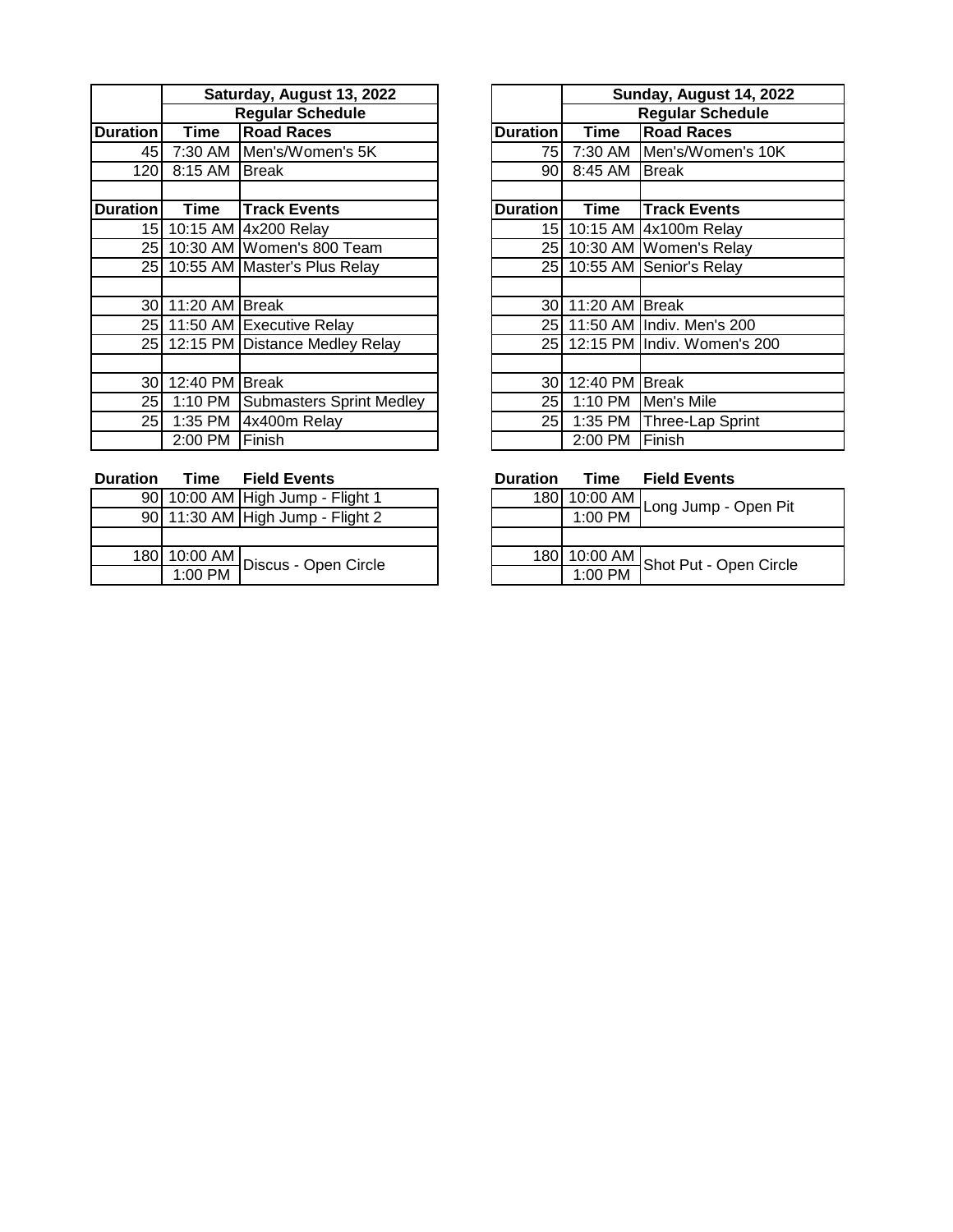|                | Saturday, August 13, 2022       | Saturday, August 13, 2022 |                                   |
|----------------|---------------------------------|---------------------------|-----------------------------------|
|                | <b>Regular Schedule</b>         |                           | <b>Weather Contingency Schedu</b> |
| Time           | <b>Road Races</b>               | Time                      | <b>Road Races</b>                 |
|                | 7:30 AM Men's/Women's 5K        | 7:30 AM                   | Men's/Women's 5K                  |
|                |                                 |                           |                                   |
| Time           | <b>Track Events</b>             | Time                      | <b>Track Events</b>               |
|                | 10:15 AM 4x200 Relay            |                           | 10:15 AM 4x200 Relay              |
|                | 10:30 AM Women's 800 Team       |                           | 10:30 AM Women's 800 Team         |
|                | 10:55 AM Master's Plus Relay    |                           | 10:55 AM Master's Plus Relay      |
|                |                                 |                           |                                   |
|                | 11:20 AM   Break - Torch Relay  |                           | 11:20 AM Break - Torch Relay      |
|                | 11:50 AM Executive Relay        |                           | 11:30 AM Executive Relay          |
|                | 12:15 PM Distance Medley Relay  |                           | 11:55 AM Distance Medley Relay    |
|                |                                 |                           |                                   |
| 12:40 PM Break |                                 |                           |                                   |
| 1:10 PM        | <b>Submasters Sprint Medley</b> |                           | 12:10 PM Submasters Sprint Med    |
| 1:35 PM        | 4x400m Relay                    |                           | 12:25 PM 4x400m Relay             |
| 2:00 PM        | Finish                          | 12:30 PM Finish           |                                   |

| Saturday, August 13, 2022 |                                 |                 | Saturday, August 13, 2022           |
|---------------------------|---------------------------------|-----------------|-------------------------------------|
| <b>Regular Schedule</b>   |                                 |                 | <b>Weather Contingency Schedule</b> |
| Time                      | <b>Road Races</b>               | Time            | <b>Road Races</b>                   |
| 7:30 AM                   | Men's/Women's 5K                | 7:30 AM         | Men's/Women's 5K                    |
|                           |                                 |                 |                                     |
| <b>Time</b>               | Track Events                    | Time            | <b>Track Events</b>                 |
|                           | 0:15 AM 4x200 Relay             |                 | 10:15 AM 4x200 Relay                |
|                           | 0:30 AM Women's 800 Team        |                 | 10:30 AM Women's 800 Team           |
|                           | 0:55 AM Master's Plus Relay     |                 | 10:55 AM Master's Plus Relay        |
|                           |                                 |                 |                                     |
|                           | 1:20 AM Break - Torch Relay     |                 | 11:20 AM Break - Torch Relay        |
|                           | 1:50 AM Executive Relay         |                 | 11:30 AM Executive Relay            |
|                           | 2:15 PM Distance Medley Relay   |                 | 11:55 AM Distance Medley Relay      |
|                           |                                 |                 |                                     |
| 2:40 PM                   | <b>Break</b>                    |                 |                                     |
| 1:10 PM                   | <b>Submasters Sprint Medley</b> |                 | 12:10 PM Submasters Sprint Medley   |
| 1:35 PM                   | 4x400m Relay                    |                 | 12:25 PM 4x400m Relay               |
| 2:00 PM                   | Finish                          | 12:30 PM Finish |                                     |

## **Time Field Events Time Field Events**

| 10:00 AM High Jump - Flight 1 | 10:00 AM High Jump - Flight 1                                    |
|-------------------------------|------------------------------------------------------------------|
| 11:30 AM High Jump - Flight 2 | 11:00 AM High Jump - Flight 2                                    |
|                               |                                                                  |
| 10:00 AM Discus - Open Circle | L10:00 AM Discus - Open Circle<br>L12:00 PM Discus - Open Circle |
| $1:00$ PM                     |                                                                  |

| 10:00 AM High Jump - Flight 1                |
|----------------------------------------------|
| 11:00 AM High Jump - Flight 2                |
|                                              |
| 10:00 AM<br>12:00 PM<br>Discus - Open Circle |
|                                              |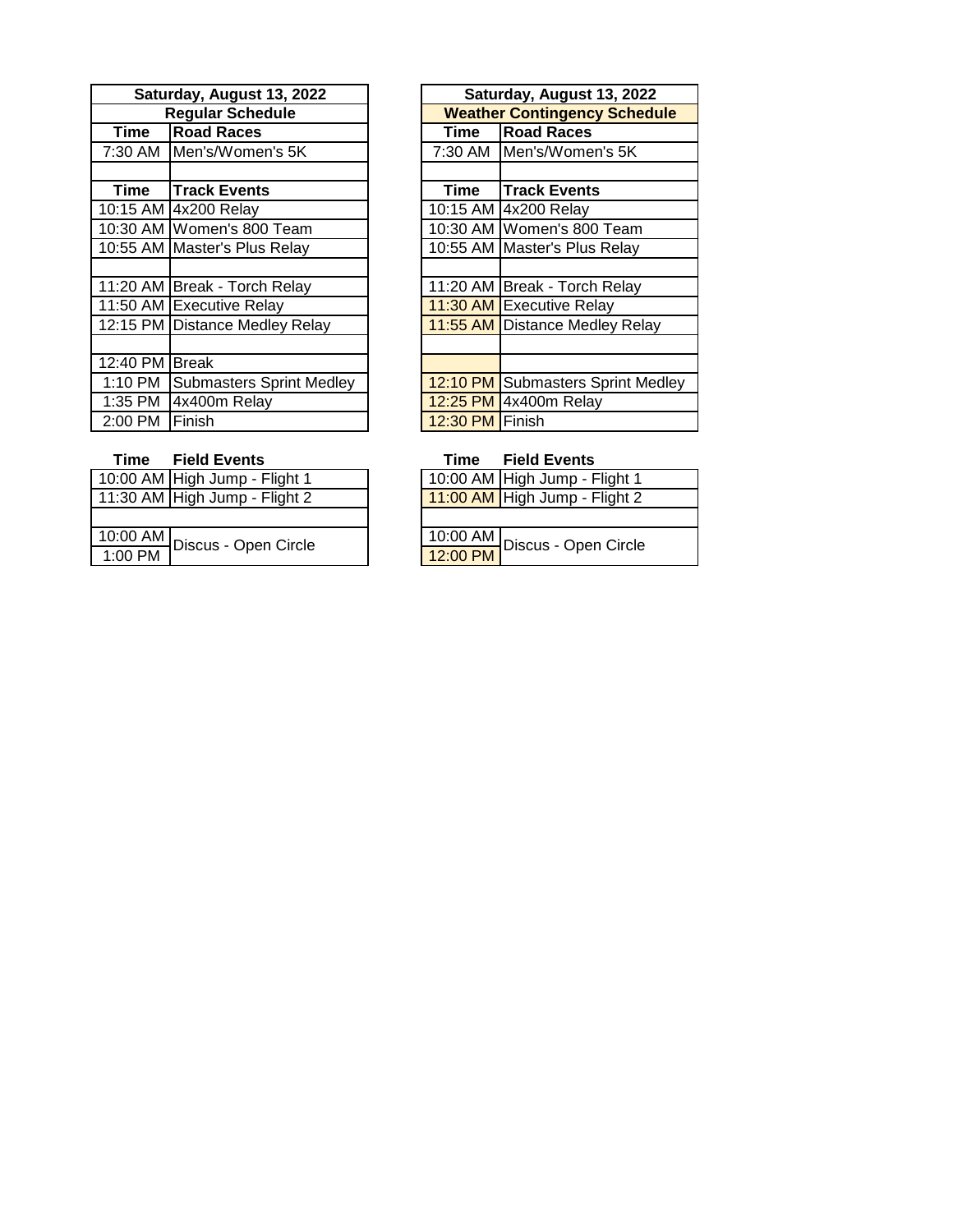| Sunday, August 14, 2022 |                             |                 | Sunday, August 14, 202          |
|-------------------------|-----------------------------|-----------------|---------------------------------|
| <b>Regular Schedule</b> |                             |                 | <b>Weather Contingency Sche</b> |
| Time                    | <b>Road Races</b>           | Time            | <b>Road Races</b>               |
| 7:30 AM                 | Men's/Women's 10K           | 7:30 AM         | Men's/Women's 10K               |
|                         |                             |                 |                                 |
| Time                    | <b>Track Events</b>         | Time            | <b>Track Events</b>             |
|                         | 10:15 AM 4x100m Relay       |                 | 10:15 AM 4x100m Relay           |
|                         | 10:30 AM Women's Relay      |                 | 10:30 AM Women's Relay          |
|                         | 10:55 AM Senior's Relay     |                 | 10:55 AM Senior's Relay         |
|                         |                             |                 |                                 |
|                         | 11:20 AM Break - Kids Races |                 | 11:20 AM Break - Kids Races     |
|                         | 11:50 AM IIndiv. Men's 200  |                 | 11:30 AM Indiv. Men's 200       |
|                         | 12:15 PM Indiv. Women's 200 |                 | 11:50 AM Indiv. Women's 200     |
|                         |                             |                 |                                 |
| 12:40 PM Break          |                             |                 |                                 |
| 1:10 PM                 | Men's Mile                  |                 | 12:10 PM Men's Mile             |
|                         | 1:35 PM   Three-Lap Sprint  |                 | 12:25 PM Three-Lap Sprint       |
| 2:00 PM                 | <b>Finish</b>               | 12:30 PM Finish |                                 |

| <b>day, August 14, 2022</b> |  | Sunday, August 14, 2022             |                             |  |
|-----------------------------|--|-------------------------------------|-----------------------------|--|
| <b>Regular Schedule</b>     |  | <b>Weather Contingency Schedule</b> |                             |  |
| <b>Road Races</b>           |  | Time                                | <b>Road Races</b>           |  |
| Men's/Women's 10K           |  |                                     | 7:30 AM Men's/Women's 10K   |  |
|                             |  |                                     |                             |  |
| <b>Track Events</b>         |  | Time                                | <b>Track Events</b>         |  |
| 4x100m Relay                |  |                                     | 10:15 AM 4x100m Relay       |  |
| Women's Relay               |  |                                     | 10:30 AM Women's Relay      |  |
| Senior's Relay              |  |                                     | 10:55 AM Senior's Relay     |  |
|                             |  |                                     |                             |  |
| <b>Break - Kids Races</b>   |  |                                     | 11:20 AM Break - Kids Races |  |
| Indiv. Men's 200            |  |                                     | 11:30 AM Indiv. Men's 200   |  |
| Indiv. Women's 200          |  |                                     | 11:50 AM Indiv. Women's 200 |  |
|                             |  |                                     |                             |  |
| <b>Break</b>                |  |                                     |                             |  |
| Men's Mile                  |  |                                     | 12:10 PM Men's Mile         |  |
| Three-Lap Sprint            |  |                                     | 12:25 PM Three-Lap Sprint   |  |
| Finish                      |  | 12:30 PM Finish                     |                             |  |

| 10:00 AM | Long Jump - Open Pit   | 10:00 AM |
|----------|------------------------|----------|
| 1:00 PM  |                        | 12:00 PM |
|          |                        |          |
| 10:00 AM | Shot Put - Open Circle | 10:00 AM |
| 1:00 PM  |                        | 12:00 PM |

### **Time Field Events Time Field Events**

| 10:00 AM<br>12:00 PM Long Jump - Open Pit      |  |  |  |
|------------------------------------------------|--|--|--|
|                                                |  |  |  |
| 10:00 AM<br>12:00 PM<br>Shot Put - Open Circle |  |  |  |
|                                                |  |  |  |